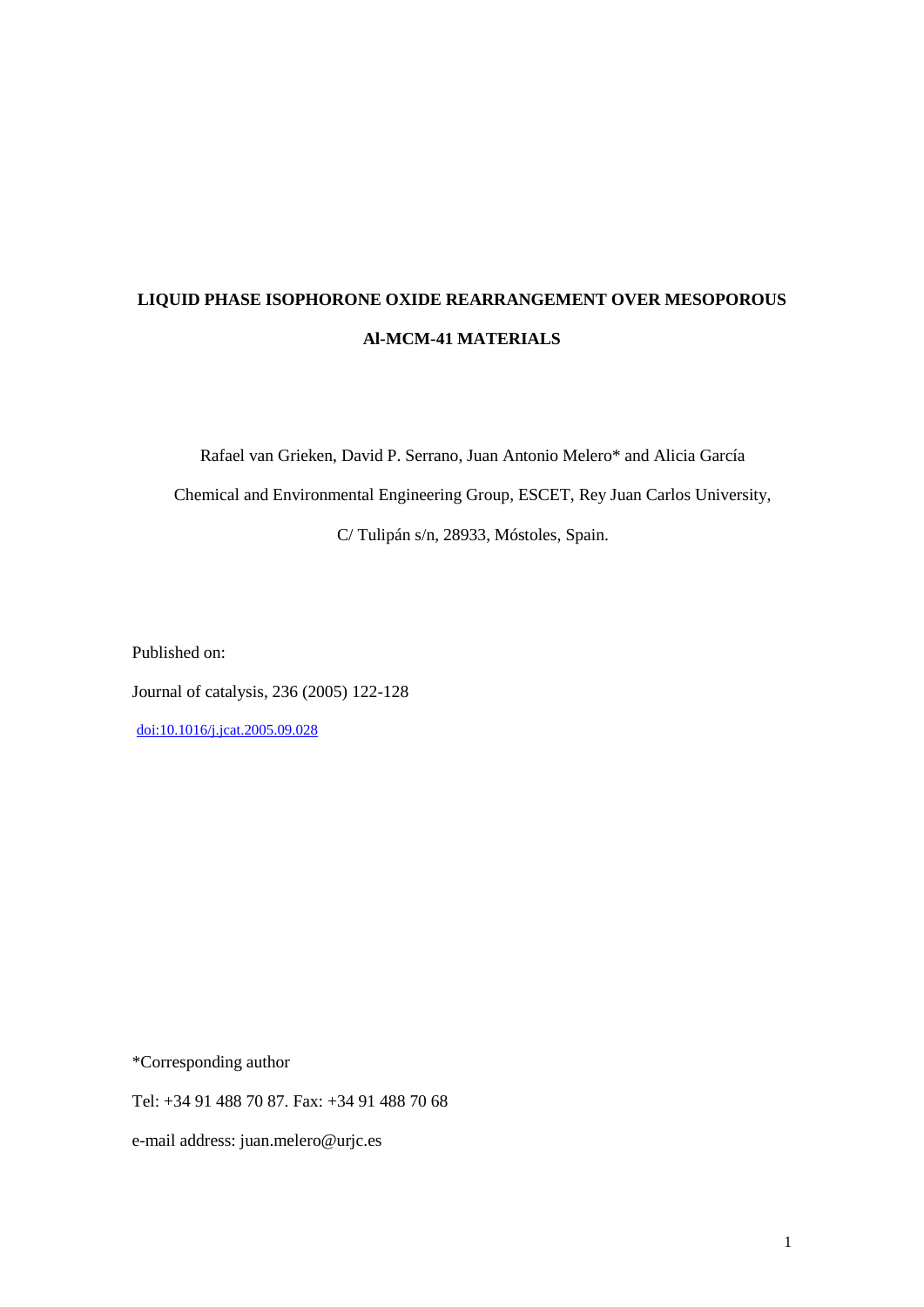## **Abstract**

The rearrangement of isophorone oxide has been investigated over Al-MCM-41 type mesostructured catalysts having different Si/Al molar ratios. The main rearrangement products are the α-diketone and the keto aldehyde, whereas the product coming from the decarbonylation of the latter is detected in minor amounts. The textural properties and the number of acid sites of Al-MCM-41 materials influence the extent of isophorone oxide rearrangement reaction. The best catalytic performance in regards to epoxide conversion is obtained for a catalyst having a molar Si/Al ratio around 40 due to a right contribution of acid site concentration and pore size. However, irrespective to the aluminium content of the catalysts and the reaction temperature, the selectivity to the desired keto aldehyde was around 80%. Al-MCM-41 materials are superior catalysts compared to zeolites in terms of both activity and aldehyde selectivity. As a consequence of its large pore size, the use of Al-containing mesostructured materials as catalyst in isophorone oxide rearrangement allows the diffusional problems present in zeolites to be avoided.

**Keywords:** isophorone oxide, rearrangement, epoxide, mesostructured materials, Al-MCM-41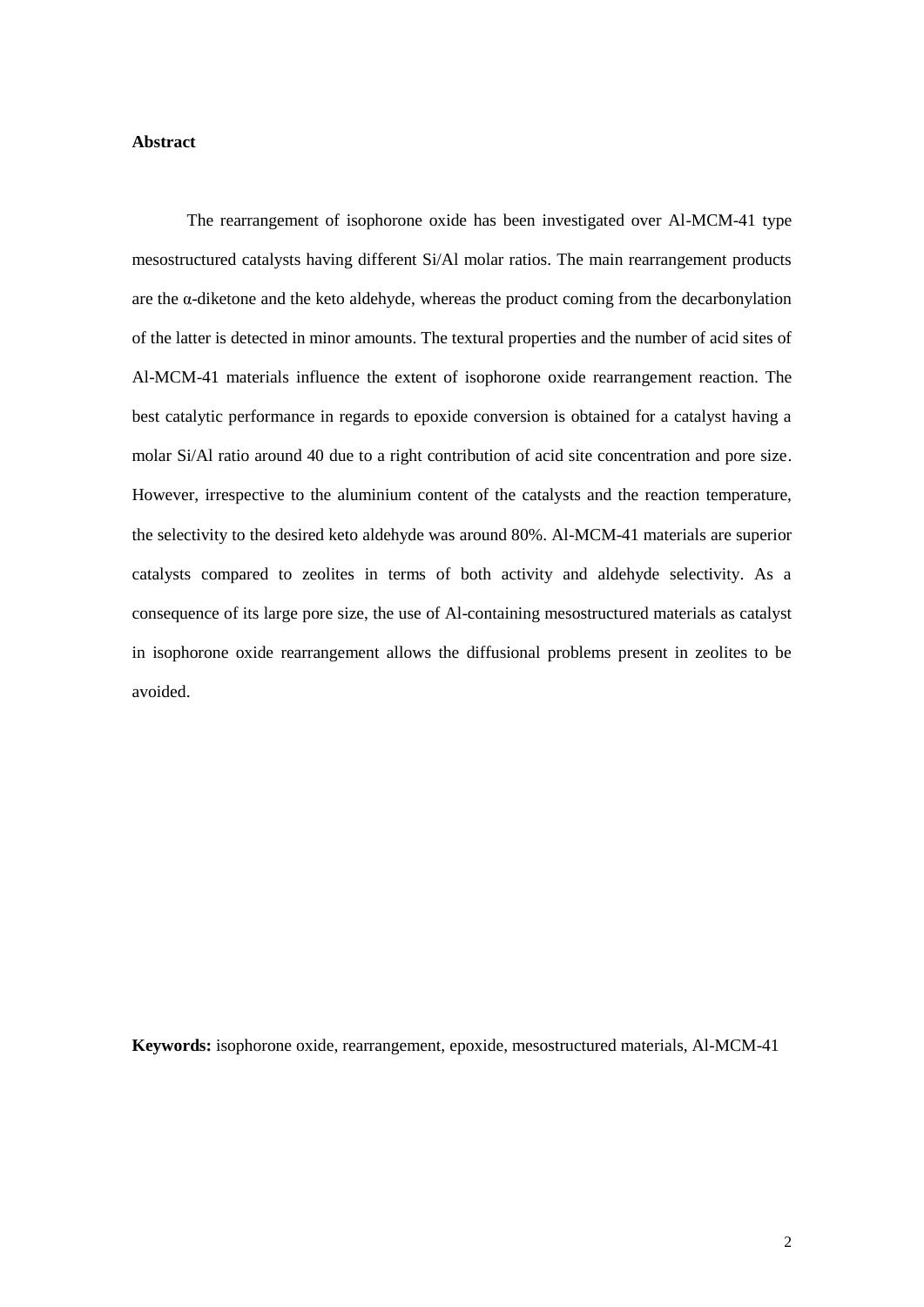#### **1. Introduction**

The catalytic rearrangement of epoxides, leading to useful intermediates in organic syntheses, has been widely studied over both homogeneous and heterogeneous catalysts [1, 2]. Acidic activation of epoxides for ring opening reactions leading to aldehydes, ketones, ethers or alcohols can be achieved either by Brönsted acid catalysts via addition of a proton to the epoxide oxygen or by Lewis acid catalysts via coordination of the epoxide oxygen to a multivalent cation [3]. The use of zeolitic materials as catalysts for the epoxide rearrangement reactions presents as main advantage their well defined pore system compared with homogeneous systems or other heterogeneous catalysts such as metal oxides (e.g. silica and alumina), metal sulfates or precipitated phosphates [4]. Indeed, zeolites in their proton form (e.g. ZSM-5) as well as the weakly Lewis-acidic titanium containing zeolites (e.g. TS-1 and Ti-Beta) have been found to catalyze this type of reactions [5].

Cyclic  $\alpha$ ,β-epoxy ketones are interesting intermediates in organic synthesis since they are very reactive compounds. Several products resulting from the rearrangement of such epoxides are valuable raw materials for the preparation of perfumes, synthetic food flavourings and pharmaceuticals [6, 7]. The rearrangement of  $\alpha$ ,β-epoxy ketones was originally investigated by House *et al.* using homogeneous Lewis acids as catalysts [8]. The cyclic α,β-epoxy ketones are rearranged via an intramolecular reaction to aldehydes and diones using boron trifluoride etherate as homogeneous catalyst. In the presence of Lewis acids the oxirane ring is cleaved at the  $\beta$ -carbon atom as depicted in Scheme 1. Cleavage at the  $\alpha$ -carbon is energetically unfavourable since it generates partial positive charges on adjacent atoms [9]. Cleavage is followed by acyl or hydrogen migration (route A and B, respectively). Acyl migration results in ring contraction to yield the aldehyde, a reaction pathway favoured over hydrogen migration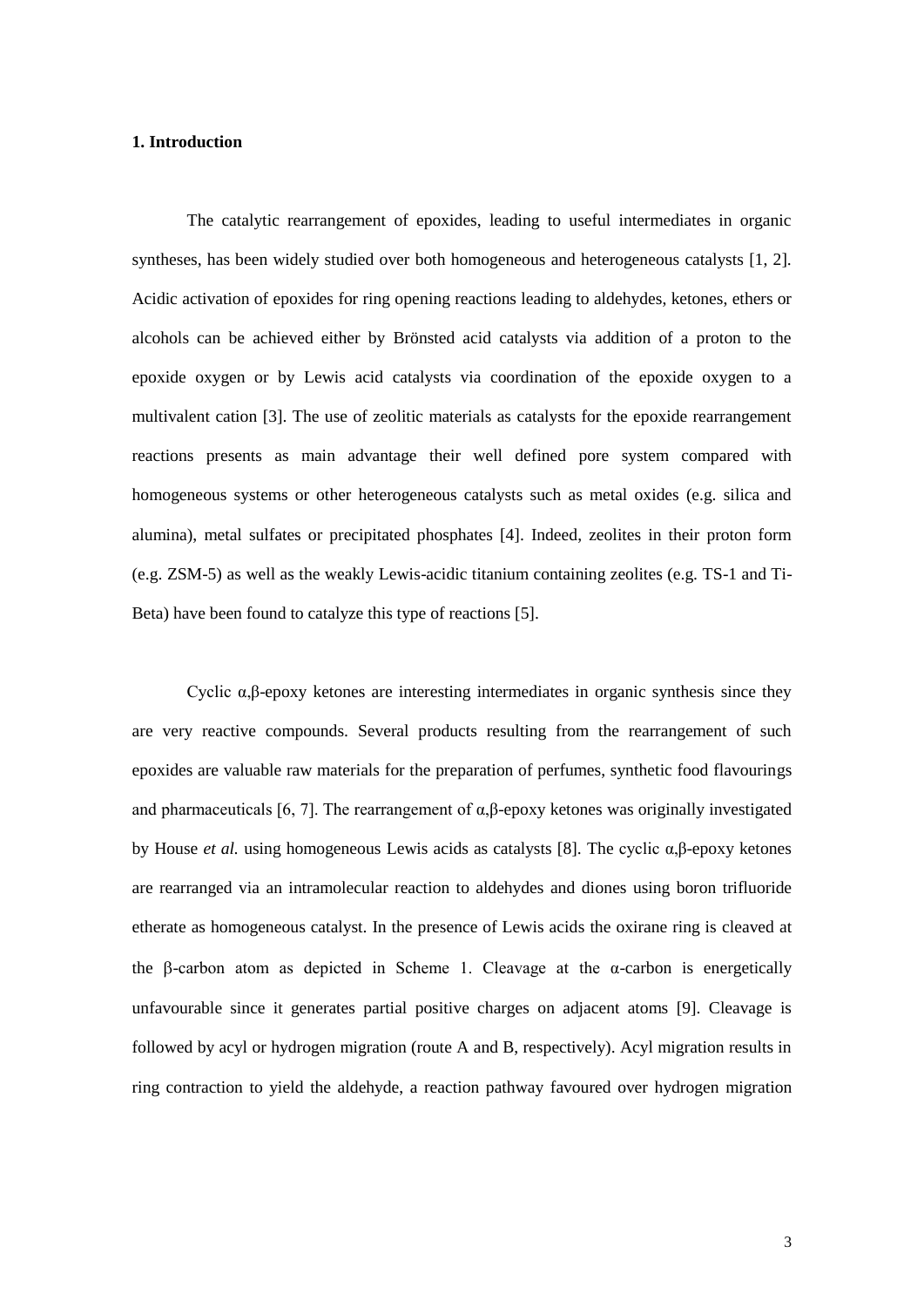when  $BF_3\text{-}EtO_2$  is used as catalyst, particularly if an additional substituent is present at the  $\beta$ position [10].



**Scheme 1.** Lewis acid catalysed rearrangement of a cyclic α,β-epoxy ketone. (A) Acyl migration (B) hydrogen migration.

Heterogeneous catalysts have scarcely been used in the rearrangement of  $\alpha$ , $\beta$ -epoxy ketones, in spite of their advantages regarding the ease of recovery and recycling. Rao and Rao studied the rearrangement of highly active chalcone oxides to 1,3-diphenylpropane-1,2-diones at room temperature using silica gel as catalyst [11]. Meyer *et al.* reported liquid and vapour phase rearrangement of isophorone oxide with high yields (up to 80%) to keto aldehyde over zeolitic materials [12]. Recently, Elings *et al.* [13] have investigated the rearrangement of various cyclic α,β-epoxy ketones (isophorone oxide, 2,3-epoxy-3-methylcyclohexan-1-one or pulegone oxide) with the use of solid acids catalysts, including silica, zeolites and clays as an alternative to the classical homogeneous  $BF_3$ ·Et<sub>2</sub>O system.

Zeolites are microporous materials having limited pore size that lead to strong diffusional hindrances for both reactants and products and fast deactivation. Therefore, in presence of bulky compounds the activity of zeolites is restricted to the active sites located on the external surface. In this context compared to zeolites, the mesoporous MCM-41 materials discovered by the researchers of Mobil Oil Company [14] may be convenient catalysts in processes involving high volume molecules as they possess high surface area and large mesopore diameters. Indeed, the presence of Al atoms incorporated into the walls turned these materials into solids with acid sites of medium strength with potential applications for the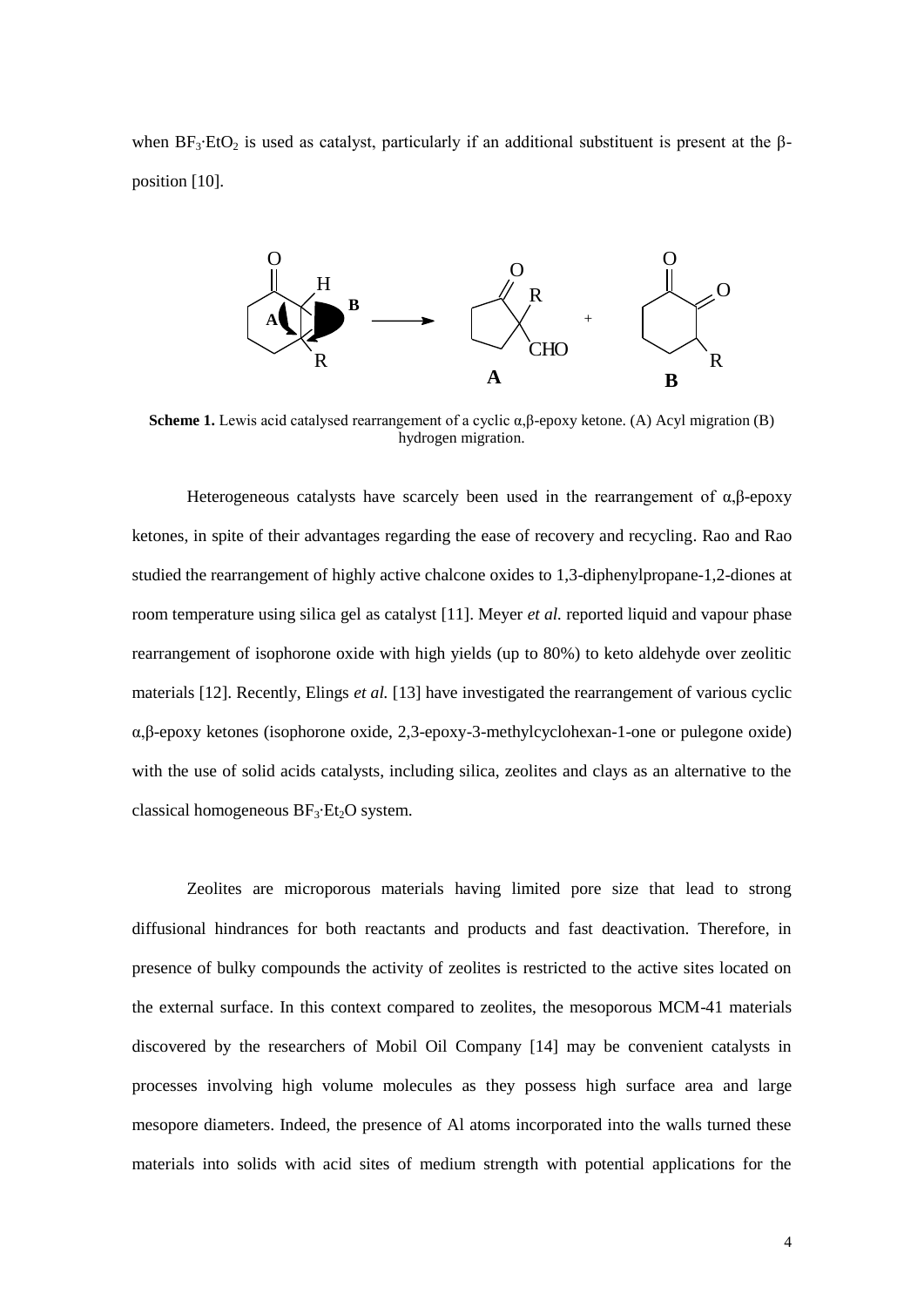catalytic conversion of bulky molecules [15, 16]. Moreover, these catalysts can be synthesized over a wide range of Si/Al ratios, which makes possible to modify and adjust their acidic properties.

Recently, Al-containing MCM-41 materials were reported to be more effective catalysts for both liquid and vapour-phase Beckmann rearrangement of cyclohexanone oxime in comparison to zeolites and other mesoporous catalysts [17, 18]. Although, works dealing with the use of solid acids in Claisen rearrangement are rather scarce, Mathew *et al*. have reported the use of Al-MCM-41 with different Si/Al ratios in the rearrangement of allyl phenyl ether and they observed a close relationship between acidity and conversion [19]. Moreover,  $\alpha$ -pinene oxide rearrangement to campholenic aldehyde in liquid phase over Al-MCM-41 type mesostructured materials has already been documented in the literature [20]. In this work a high conversion was observed in comparison to other catalysts such as  $SiO_2$ ,  $B_2O_3/SiO_2$  or  $ZnCl_2$ , but the selectivity was dependent on the aluminium content, varying from 49 to 66%.

We have recently studied the catalytic rearrangement of 1,2-epoxyoctane in liquid phase over different solid catalysts, having a variety of acid properties and structural features, including diverse zeolites and mesostructured materials [21-22]. The mesoporous materials present much higher activities per active site in comparison to those obtained with zeolitic materials, probably arising from its larger pore sizes. These previous works prompted us to apply Al-MCM-41 type mesostructured materials as catalysts in the rearrangement of epoxides of different nature, with application in Fine Chemistry. In the present manuscript we report for the first time the catalytic performance of Al-MCM-41 materials with different Si/Al molar ratios on the liquid-phase isophorone oxide rearrangement.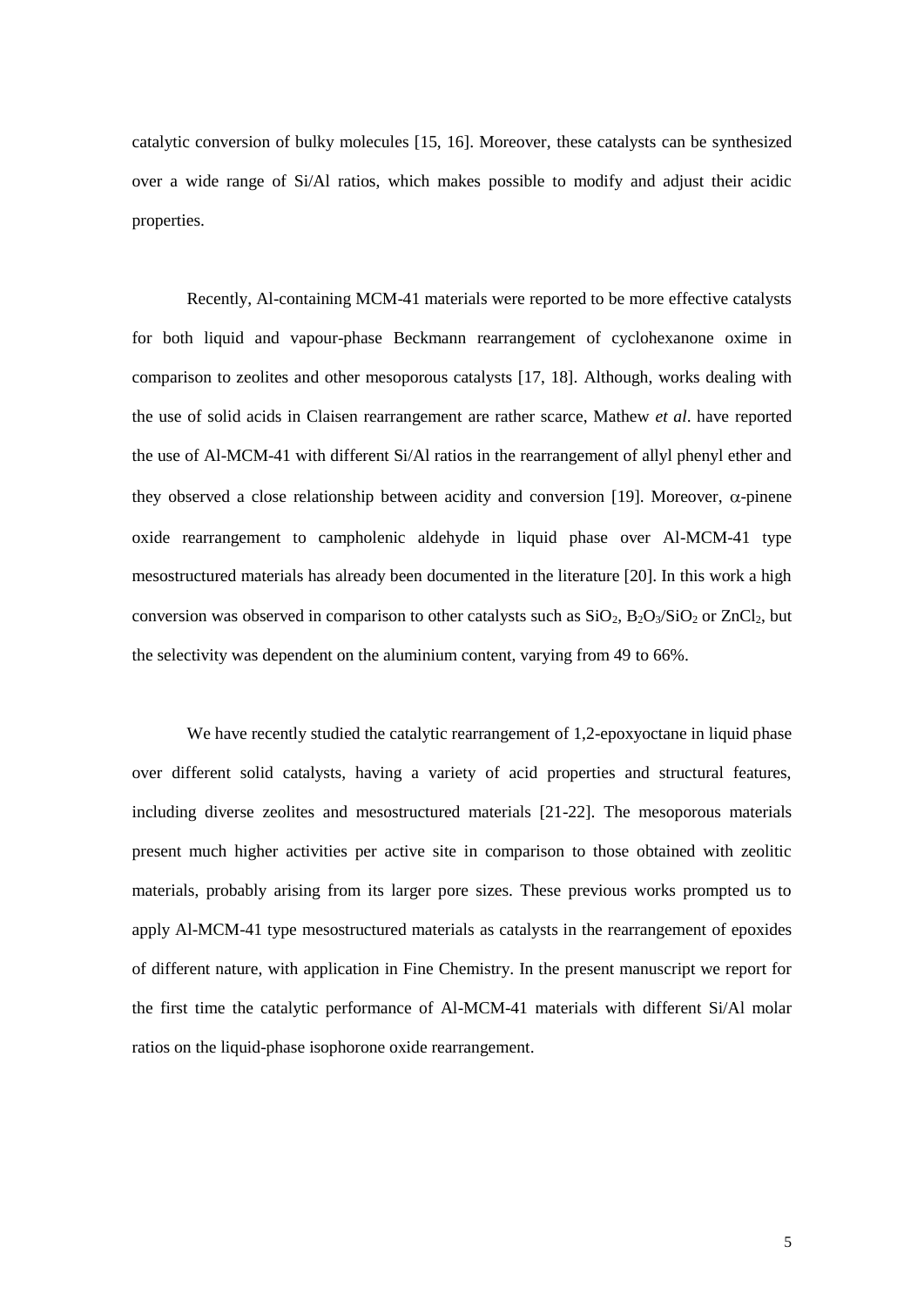### **2. Experimental**

#### *2.1. Synthesis and characterization of catalysts*

Al-containing MCM-41 type catalysts with Si/Al ratios ranging from 5 to 100 were prepared in our laboratory according to a sol-gel procedure at room temperature published elsewhere [23]. Two solutions were prepared under gentle stirring: solution A, formed by 20 g of tetraethylorthosilicate (TEOS; Alfa) and aluminium isopropoxide (AIP; Aldrich; from 0.2 to 3.9 g depending on the initial Si/Al molar ratio in the synthesis gel), and solution B, formed by 36.5 g of hexadecyltrimethylammonium chloride (CTACl; Aldrich) and 6.6 g of hydrogen chloride. Once these solutions were perfectly homogenised, solution A was added to solution B and the mixture was kept under stirring at room temperature for 75 min. Thereafter, 54 g of a 2 wt.% aqueous ammonia solution were added dropwise and stirred for 1 h. The obtained sample was filtered, washed with deionizated water and dried at 110ºC for 12 h. The final product was obtained by calcination in static air at 550ºC for 12 h.

The catalytic samples synthesized were characterized by different techniques. Mesoscopic ordering was checked through X-Ray diffraction (XRD) patterns acquired with a Philips X<sup></sup>PERT MPD diffractometer using Cu K $\alpha$  radiation. Typically, the data were collected from  $0.6^{\circ}$  to  $10^{\circ}$  (2 $\theta$ ) with a resolution of  $0.02^{\circ}$ . The Si/Al atomic ratio of the calcined samples was obtained by induced coupled plasma-atomic emission spectroscopy (ICP-AES) with a Varian VISTA-AX apparatus. Textural properties of catalysts were determined by means of nitrogen adsorption-desorption isotherms at 77 K with a Micromeritics ASAP 2010 porosimeter after outgassing of the calcined samples under vacuum at 200  $^{\circ}$ C for 5 h. The surface areas were obtained according to the BET equation whereas the pore size distribution in the mesopore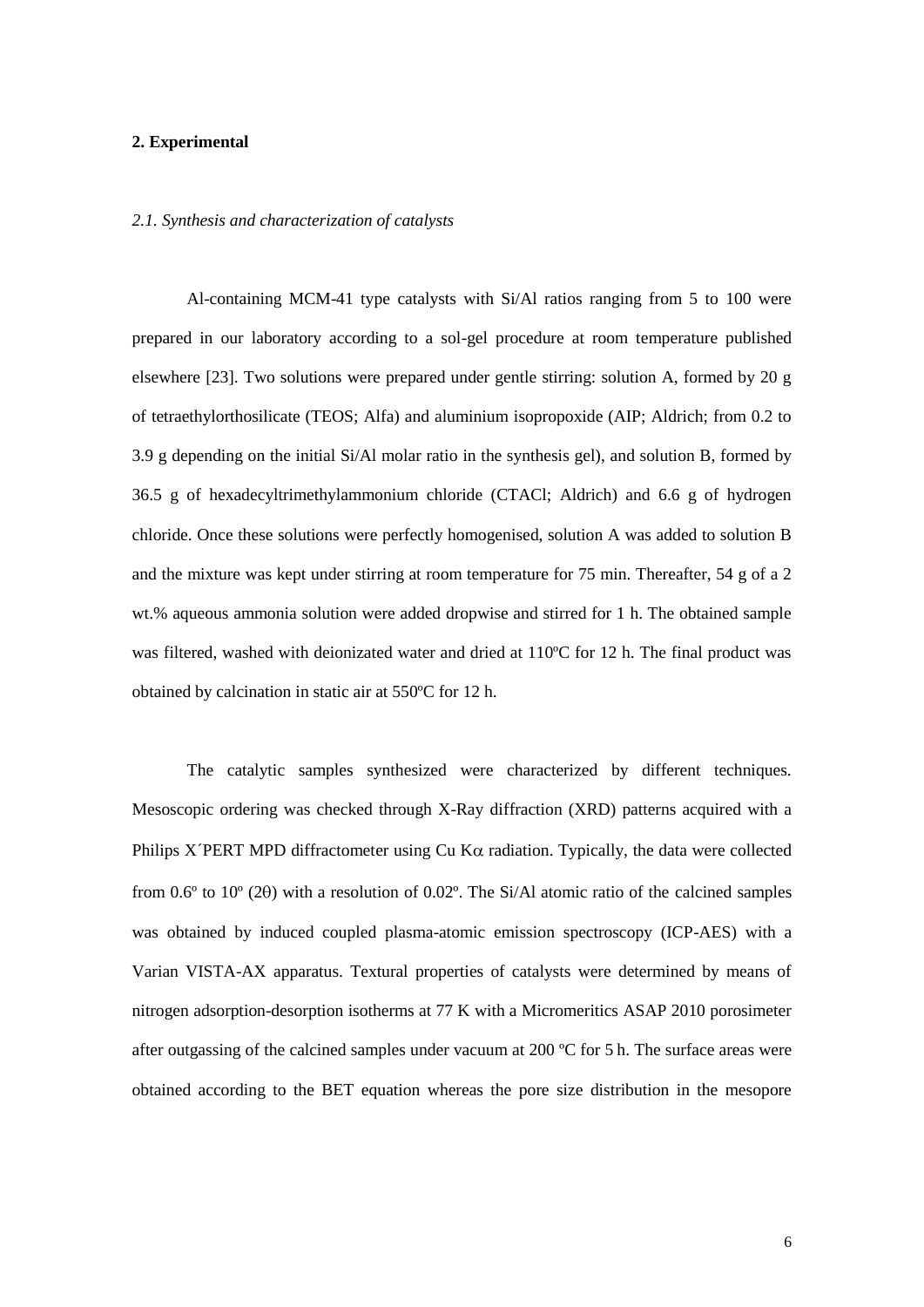region was determined applying the BJH method to the adsorption branch of the isotherm. The total pore volume was calculated from the nitrogen adsorption at  $p/p_0=0.99$ .

The coordination of aluminium atoms in the framework of the solids was checked by  $^{27}$ Al-MAS-NMR spectra of the calcined samples. The spectra were recorded at 104.26 MHz in a VARIAN Infinity 400 spectrometer at spinning frequency of 4 KHz. Intervals of 30 s between successive accumulations were selected. The external standard reference was  $[A](H_2O)_6^{+3}]$  and all measurements were carried out at room temperature. Catalyst acidity was determined by ammonia temperature programmed desorption (TPD) in a Micromeritics 2910 (TPD/TPR) equipment. Previously, the samples were outgassed under a helium flow  $(50 \text{ Nml min}^{-1})$  with a heating rate of 15 °C min<sup>-1</sup> up to 560 °C and kept at this temperature for 30 min. After cooling to 180 °C, an ammonia flow of 35 Nml min<sup>-1</sup> was passed through the sample for 30 min. The physisorbed ammonia was removed by flowing helium at 180 ºC for 90 min. The desorption of the chemically adsorbed ammonia was monitored while increasing the temperature up to 560 ºC with a heating rate of 15  $^{\circ}$ C min<sup>-1</sup>, this temperature being kept for 30 min. The ammonia concentration in the effluent stream was measured by means of a thermal conductivity detector (TCD).

#### *2.2. Catalytic Experiments*

The catalytic experiments were carried out at 80ºC in a 0.1 L stirred batch autoclave, equipped with a temperature controller and a pressure gauge under stirring (550 rpm) and autogenous pressure. This experimental set-up is also provided with a device to feed the epoxide into the teflon-lined reactor once the reaction temperature is reached. The solvent and the catalyst are initially placed in the teflon-lined reactor. The zero time of the reaction is taken when the temperature reaches the set-point value and the epoxide is loaded into the reactor. The composition of the reaction mixture was as follows: 1.25 g of isophorone oxide, 50 g of toluene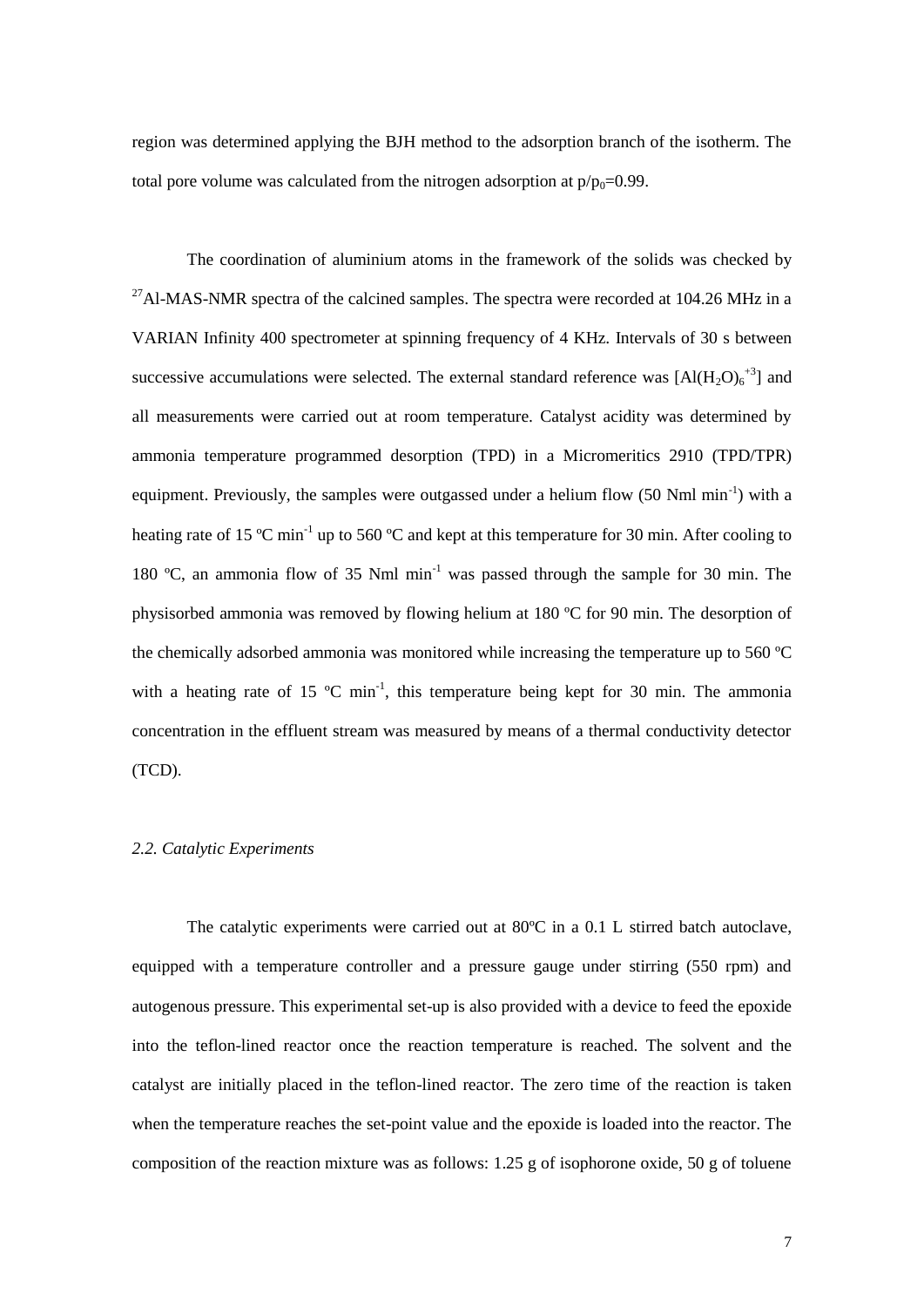(water content less than 0.03 wt.%) and 0.1 g of catalyst. Toluene was stored with zeolite A to minimise its water content. The catalyst, prior reaction, was dried overnight at 140ºC to remove adsorbed water.

The reaction products were analyzed with a VARIAN 3800 chromatograph equipped with a capillary column (HP-FFAP) with dimensions 60 x 0.32 mm, using a flame ionization detector (FID). Identification of the different reaction products was performed by mass spectrometry (VARIAN SATURN 2000) using standard compounds.

#### **3. Results and discussion**

#### *3.1 Catalysts properties*

The main physicochemical and textural properties of the Al-MCM-41 materials prepared in this work are summarized in Table 1. Chemical analysis of calcined samples gives molar Si/Al ratios higher than those present in the starting synthesis mixture, although aluminium incorporation degree is enhanced at low Al content. Starting from a Si/Al molar ratio of 100 the incorporation is ca. 90 % whereas from initial Si/Al molar ratios of 5 and 20 the incorporation degree decreases up to ca. 37 and 50 % respectively. However, a question to be considered is whether this aluminium is tetrahedrally incorporated into the silica framework. As-synthesised materials exhibit a unique signal centred at 50 ppm in the  $^{27}$ Al MAS-NMR spectra indicating a tetrahedral environment of Al atoms regardless of their content in the synthesis medium. In contrast, <sup>27</sup>Al MAS-NMR spectra of the samples after calcination in air at 550°C exhibit two clear peaks centred at  $\sim$ 0 and  $\sim$ 50 ppm originated from octahedrally and tetrahedrally coordinated aluminium species, respectively (Figure 1). The relative proportion of octahedral aluminium increases as the molar Si/Al ratio of the catalyst decreases, although its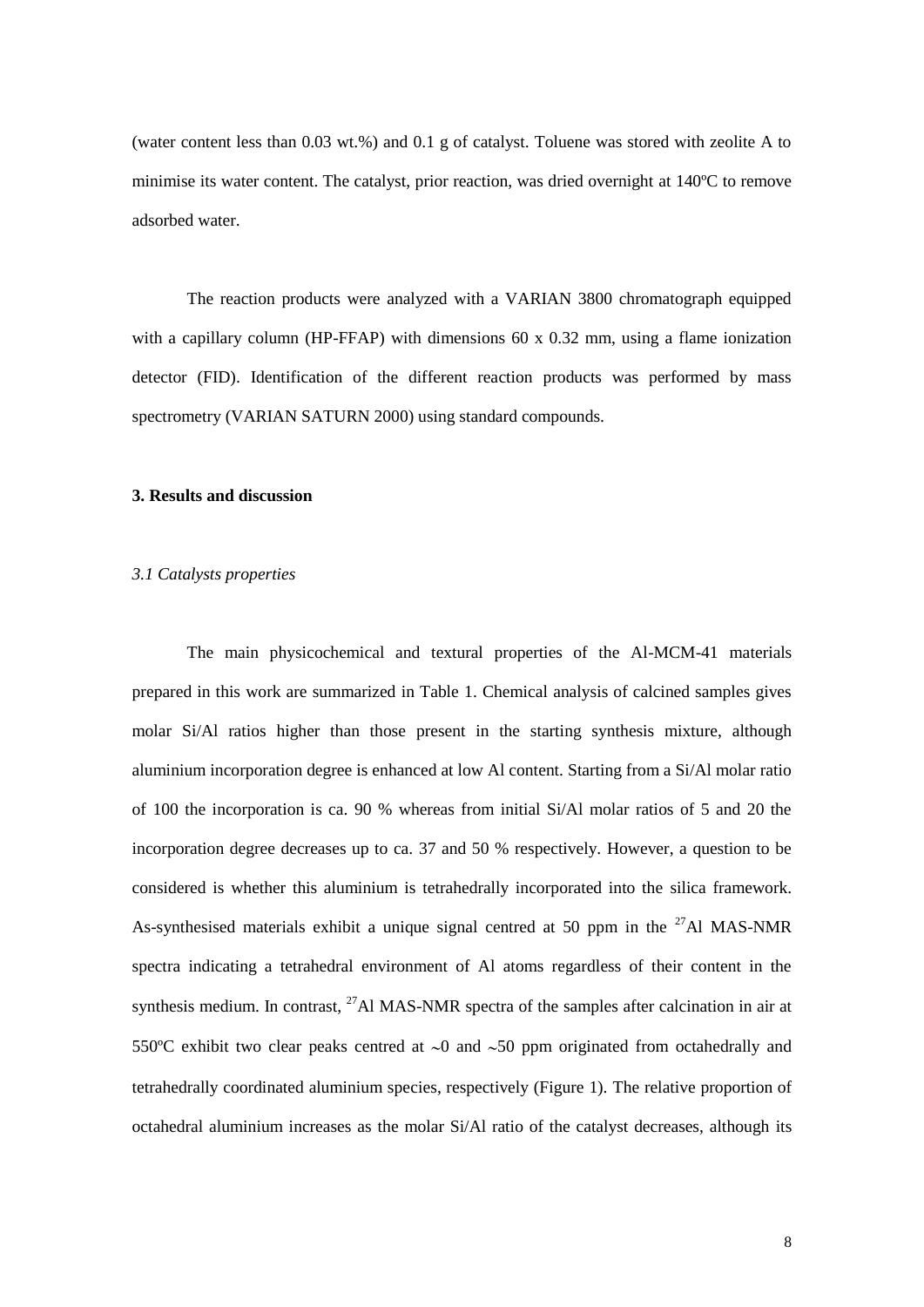contribution is always clearly lower than the one corresponding to tetrahedral aluminium for the three samples. These results show that the incorporation of aluminium atoms in MCM-41 silica walls is hindered as the aluminium content in the synthesis mixture increases.

| <b>Catalysts</b>                      | $AI-MCM-41(1)$ | $AI-MCM-41(2)$ | <b>Al-MCM-41 (3)</b> |
|---------------------------------------|----------------|----------------|----------------------|
| Si/Al (starting composition)          | 5              | 20             | 100                  |
| Si/Al (calcined sample)               | 14             | 38             | 114                  |
| $D_{\text{BJH}}$ (nm) <sup>a</sup>    | < 2.0          | 2.3            | 2.5                  |
| $D_p$ (nm) <sup>b</sup>               | 1.9            | 3.0            | 3.1                  |
| Surface Area $(m^2 g^{-1})$           | 720            | 1049           | 1115                 |
| Pore Volume $(cm^3 g^{-1})^c$         | 0.34           | 0.78           | 0.87                 |
| Acidity (mmol $g^{-1}$ ) <sup>d</sup> | 0.52           | 0.23           | 0.11                 |
| T maximum $({}^{\circ}C)^{d}$         | 266            | 268            | 270                  |
| Al (mmol Al $g^{-1}$ ) <sup>e</sup>   | 1.15           | 0.43           | 0.15                 |

**Table 1.** Physicochemical properties of the Al-MCM-41 type catalysts.

<sup>a</sup> Maximum in pore size distribution calculated from the adsorption branch with BJH method

<sup>b</sup> Pore diameter calculated assuming cylindrical geometry as  $\overline{D}_p$  (nm) = 4\* Pore volume (cm<sup>3</sup>/g) / Surface area  $(m^2/g)^*1000$ 

<sup>c</sup> Total pore volume measured at  $P/P_0 = 0.99$ .

<sup>d</sup> Calculated from ammonia TPD measurements.

<sup>e</sup> Total aluminium species per g of calcined sample.



**Figure 1.** <sup>27</sup>Al MAS-NMR spectra of calcined samples.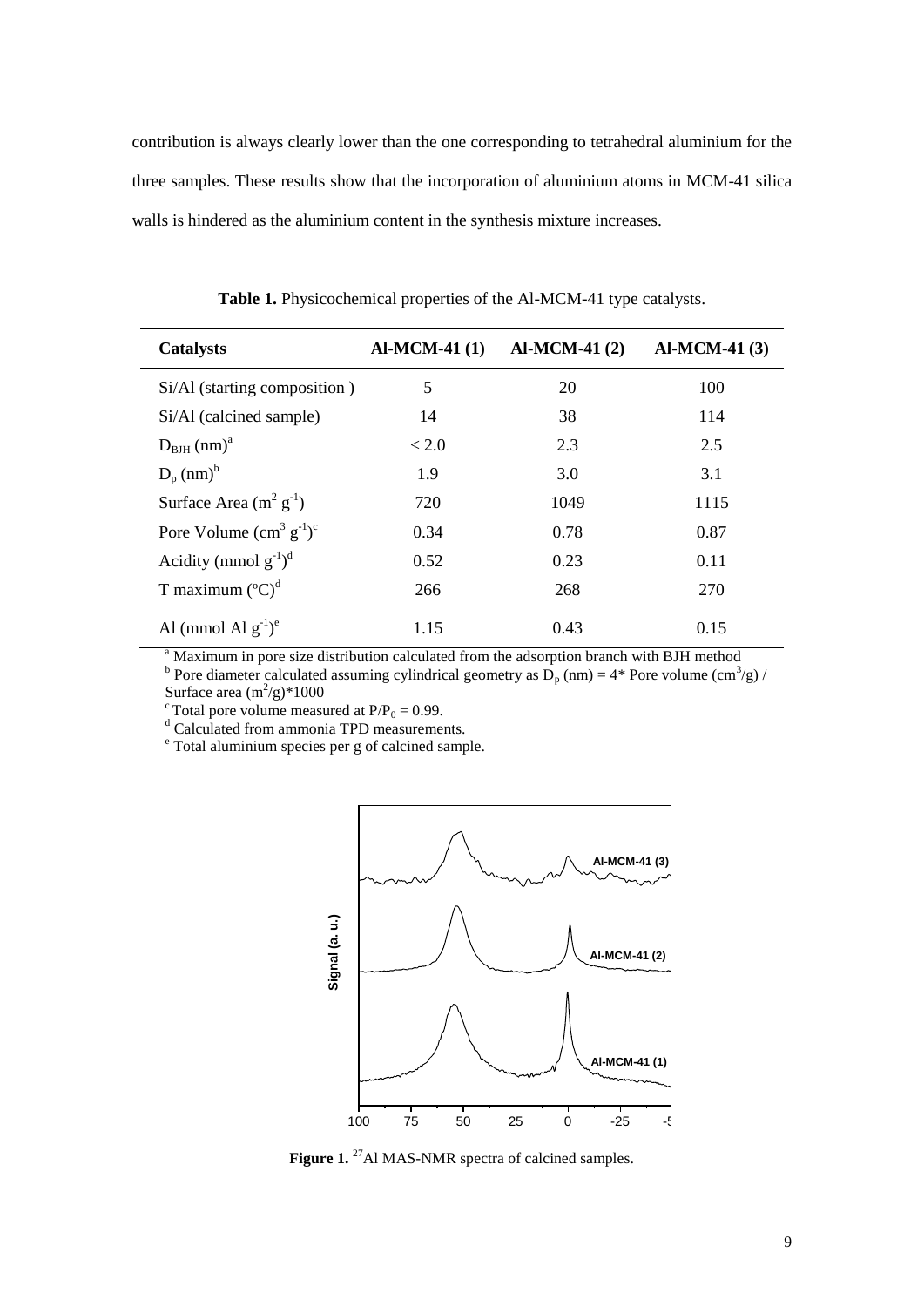For all the calcined samples, the XRD spectra (Figure 2) show solely a main peak in the range 2.7-3.5 nm (2 $\theta$  = 3.29-2.49°) corresponding to the d<sub>100</sub> reflection of 2D hexagonal symmetry, whose intensity varies slightly with the aluminium content. In general, the d-spacing at  $2\theta \approx 3$  decreases with increasing aluminium content (d = 3.5, 3.3 and 2.7 nm for Si/Al = 100, 20 and 5, respectively) and less resolved XRD patterns are obtained. Additional peaks are not observed indicating the absence of long range order. Therefore, larger amounts of aluminium incorporated in the pore walls cause a decrease in the long range order in Al-containing MCM-41 materials [23].



**Figure 2.** XRD spectra of calcined samples.

Figure 3 exhibits the nitrogen adsorption isotherms at 77 K for the three calcined samples Al-MCM-41 (1), (2) and (3) and their respective pore size distributions. The samples Al-MCM-41 (2) and (3) present a type IV isotherm in the IUPAC classification, typical for mesoporous materials. As common features in the isotherms of both samples, it is noteworthy a mono-multilayer adsorption zone at low relative pressures, a distinct jump of capillary condensation in mesopores at  $P/P_0 = 0.1$ -0.4 and an almost constant adsorption zone at high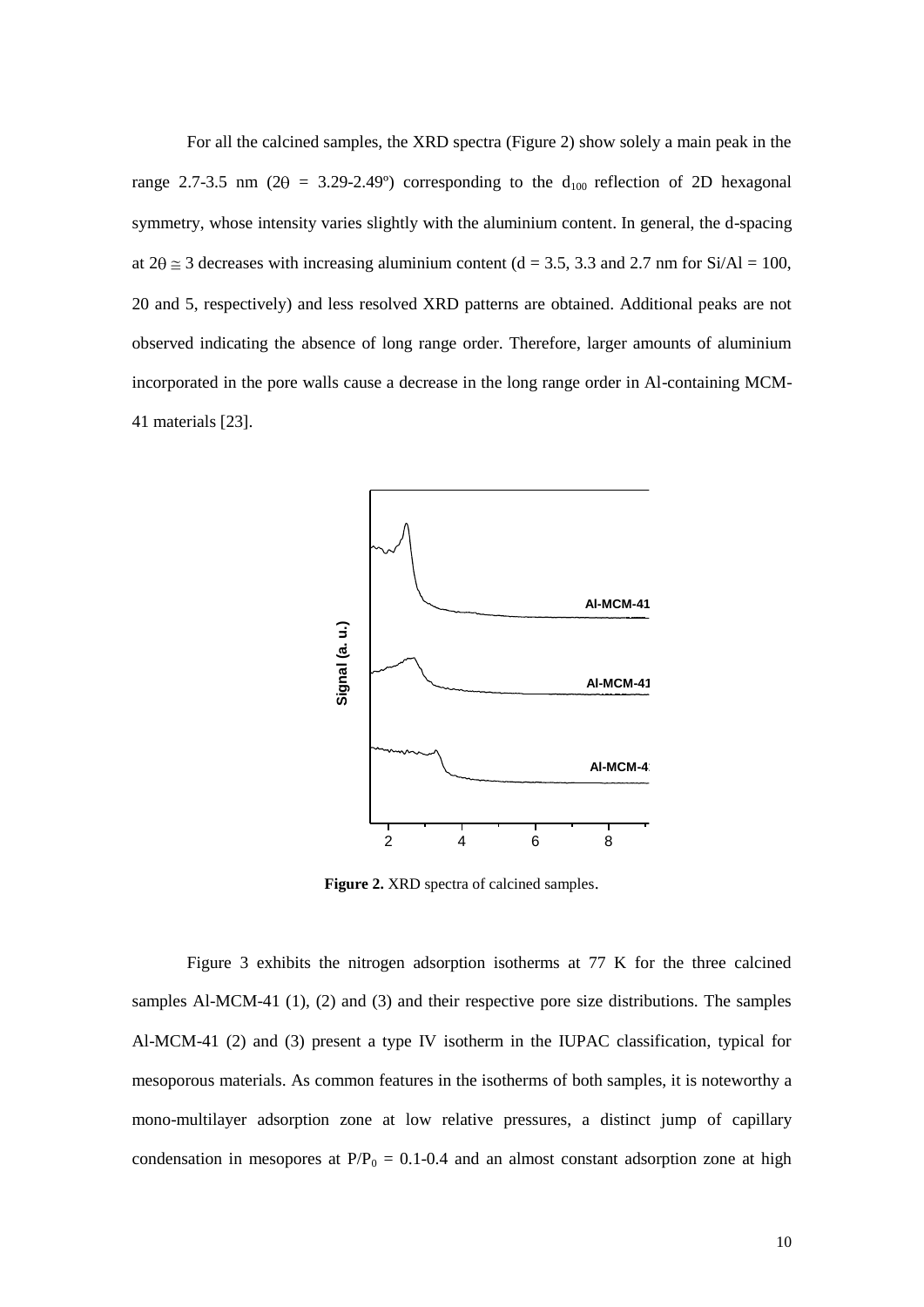relative pressures due to multilayer adsorption on the particle surface. The inflection point of these isotherms is situated at  $P/P_0 \sim 0.25$ , and the different stages are clearly separated. This is not the case with the adsorption isotherm for the Al-MCM-41 (1) sample as it does not show capillary condensation in the mesopores, just mono-multilayer adsorption or micropore filling being observed. This isotherm could be classified as type I following IUPAC criteria and it is typical for microporous materials. These types of isotherms have been previously reported for MCM-41 materials with small pore sizes, synthesized through a sol-gel route based on the use of short chain cationic surfactants [24]. The decrease of the pore size at high Al contents is in agreement with the reduction in the d-spacing observed in the XRD spectra.



**Figure 3.** Nitrogen adsorption isotherms at 77 K and BJH pore size distributions (left top) of calcined samples.

BET surface area, pore volume and the average pore size present a common trend, with a continuous rise as the molar Si/Al ratio is increased (see Table 1). Thus, the BET surface area values increase from 720 to 1115  $m^2 g^{-1}$ , the pore volume (mesaured at P/P<sub>0</sub> = 0.99) from 0.34 to 0.87 cm<sup>3</sup>  $g^{-1}$  and the average pore size from less than 2.0 nm to 2.5 nm. Therefore, the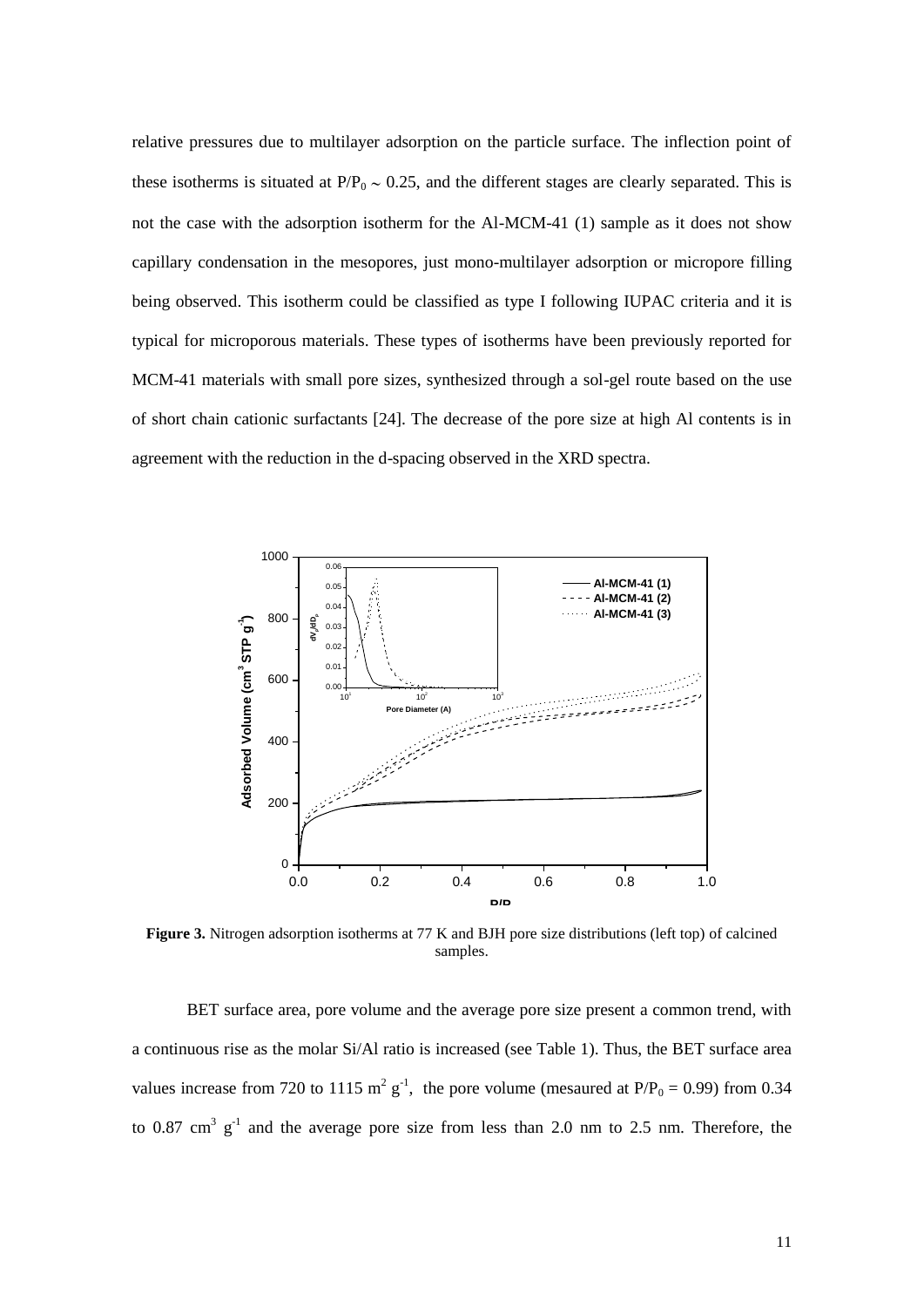aluminium content has a strong influence on the textural properties of the material finally obtained, since it leads to a change from mesoporous materials, Al-MCM-41 (3) and (2), to a microporous one  $(D_P < 2.0 \text{ nm})$  in the case of the Al-MCM-41 (1) sample.

The acid properties of Al-MCM-41 samples have been investigated by means of  $NH<sub>3</sub>$ TPD analysis (Figure 4), the results being reported in Table 1. As expected, the number of acid sites increases with the aluminium content incorporated within the mesocopic structure (see data in Table 1). Nevertheless, data in Table 1 indicates that there are a number of Al atoms not accessible to ammonia molecules. This accessibility is clearly enhanced as the Al content is lower in the synthesis mixture reaching the highest values for the material synthesized with an initial molar ratio of 100. Chemical and NH<sub>3</sub> TPD analysis clearly indicate that low Al contents in the synthesis mixture favours incorporation and accessibility of Al atoms in the mesoscopic structure. All samples, show the presence of sites with medium acid strength as indicated by the temperature maximum of ammonia desorption within the range 266-270ºC. Regardless of their aluminium content, all the samples present acid sites of similar strength at least based on the data obtained from TPD measurements. Additionally, all the samples also show one-two shoulders in the main signal at temperatures over 450 °C probably arising from dehydroxilation processes promoted at high temperatures.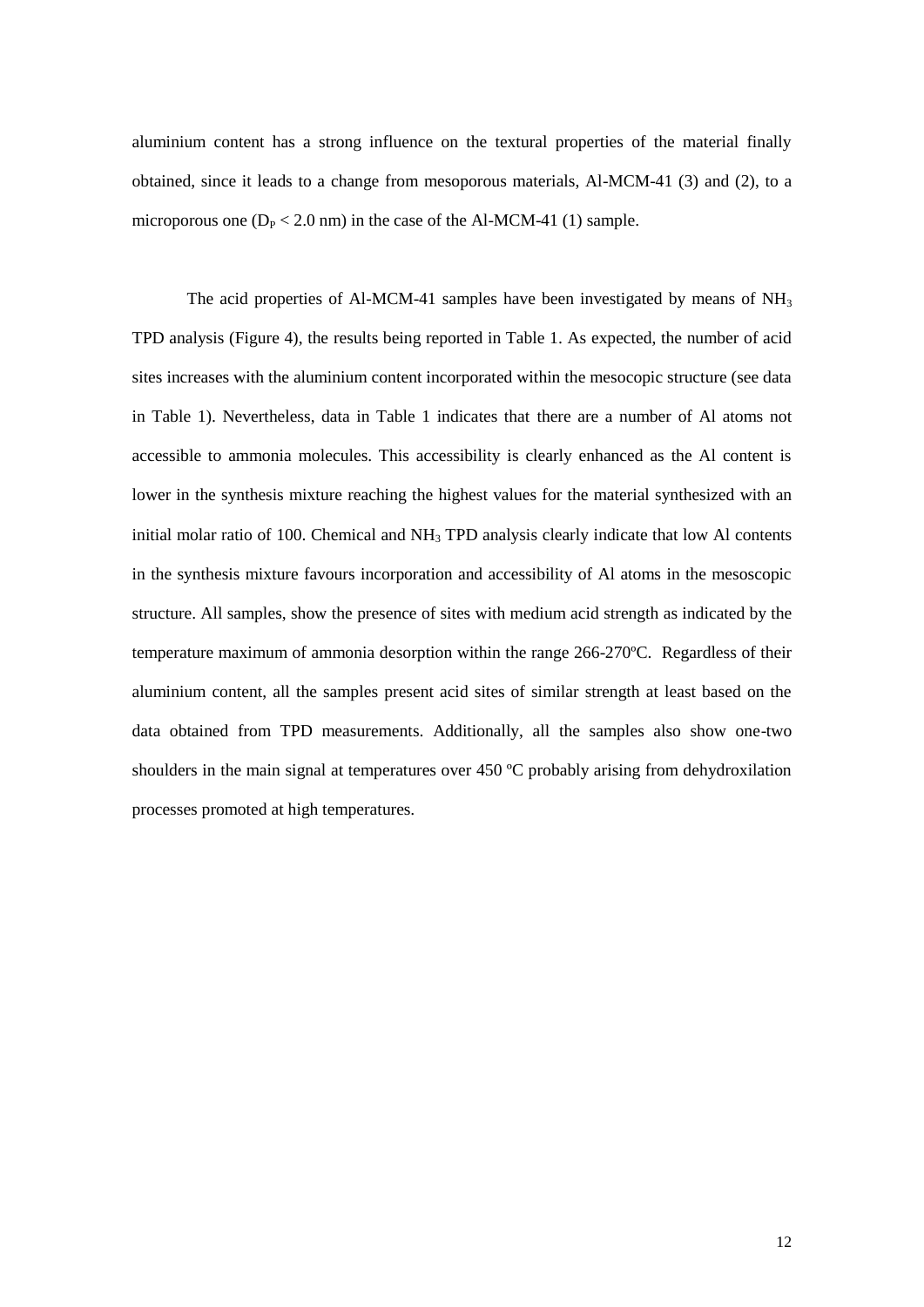

**Figure 4.** NH<sub>3</sub> TPD of calcined samples.

#### *3.2. Catalytic epoxide rearrangement*

Rearrangement of isophorone oxide (1) yields, as major products, the  $\alpha$ -diketone (2) and the keto aldehyde (3), whereas the formation of (4) can be explained by deformylation of (3) as depicted in Scheme 2 [5]. From an industrial point of view the desired compound is the keto aldehyde, which is an interesting intermediate for the synthesis of other cyclopentanone derivatives with floral and fruity smells. The acid catalyzed reaction mechanism leading to the synthesis of keto aldehyde (2) had been earlier discussed for homogeneous catalysts [25]. Therefore, it is of interest whether the product distribution changes in the presence of a heterogeneous catalyst system and also whether the decarbonylation of the compound (3) to compound (4) can be suppressed.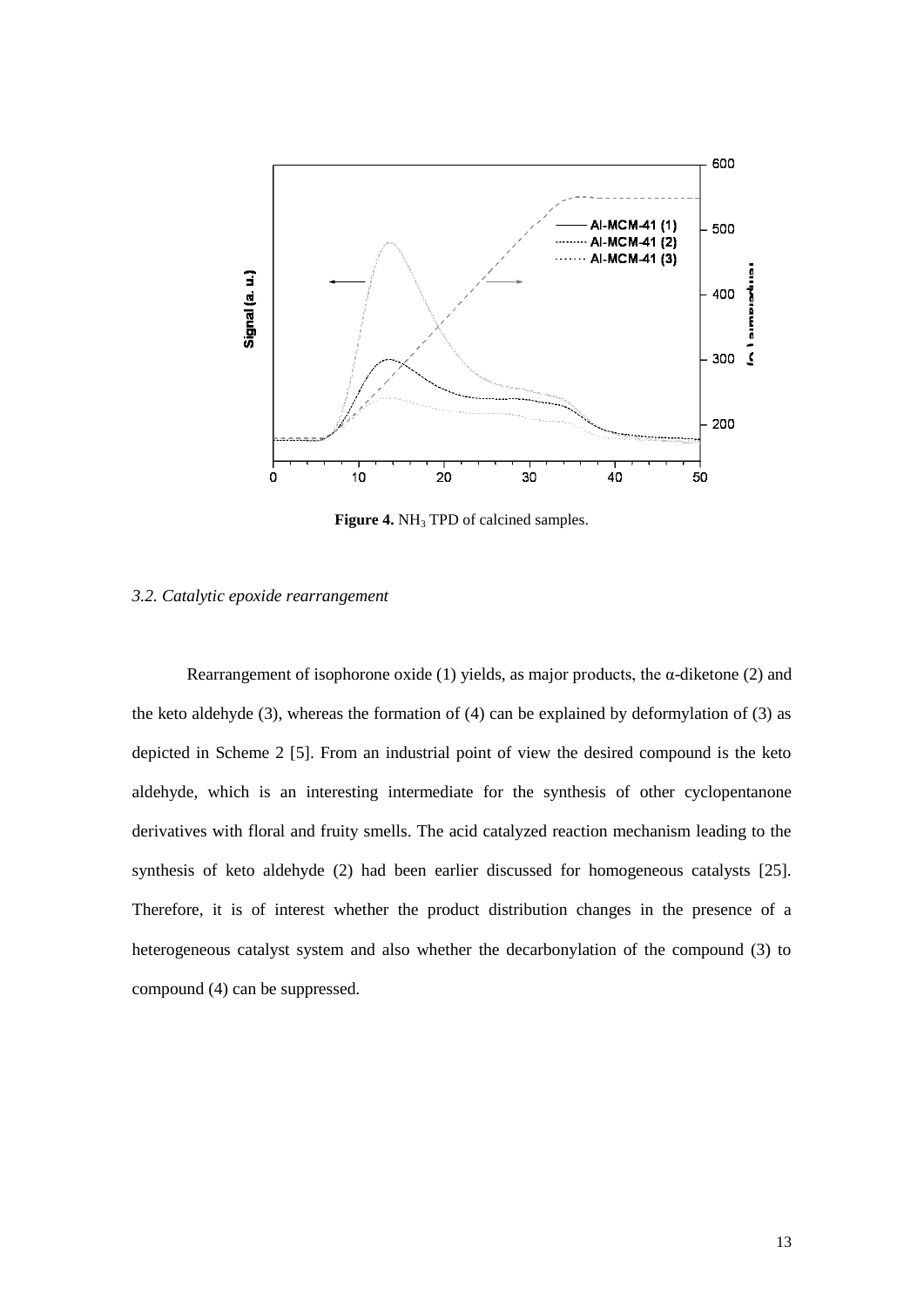

**Scheme 2.** Rearrangement of isophorone oxide (1) to 3,5,5-trimethyl-1,2-cyclohexanedione (2) and 2formyl-2,4,4-trimethylcyclopentanone (3) and subsequent deformylation of (3) to 2,4,4 trimethylcyclopentanone (4).

CONTINUOLOGY THE CONTINUOLOGY CONTINUOLOGY CONTINUOLOGY AND THE CONTINUOLOGY CONTINUOLOGY AND THE CONTINUOLOGY CONTINUOLOGY AND THE CONTINUOLOGY CONTINUOLOGY AND THE CONTINUOLOGY CONTINUOLOGY CONTINUOLOGY CONTINUOLOGY CON The epoxide conversion results obtained over the different Al-MCM-41 samples in the rearrangement of isophorone epoxide in liquid phase are shown in Figure 5. Since some epoxides may be isomerised thermally, a blank reaction in absence of catalyst was carried out that yielded a negligible conversion under the reaction conditions used in this work. However, when Al-MCM-41 materials are used as catalysts, the epoxide conversion increases significantly with the reaction time. The highest values were obtained over Al-MCM-41 (2) material (molar Si/Al ratio: 38), for which the epoxide conversion reached around 60% for the first 25 minutes of reaction, increasing up to 90% in 2 hours.

The low conversion observed with Al-MCM-41 (1) (molar Si/Al ratio: 14;  $D_p < 2.0$  nm) in comparison to that obtained with Al-MCM-41 (2) ( $D_p > 2.0$  nm), is presumably due to its lower average pore size which hinders the accessibility of the epoxide to the active sites of the catalyst and the diffusion of products out of the pore system. It is worthy to remark the epoxide conversion values obtained over Al-MCM-41 (3) catalyst (molar Si/Al ratio: 114;  $D_p > 2.0$  nm), since greater values should be expected considering the large pore diameter of this material. This fact might be attributed to the lower aluminium content of this catalyst that leads to a decrease of the number of active sites present on its surface. Therefore, the extent of isophorone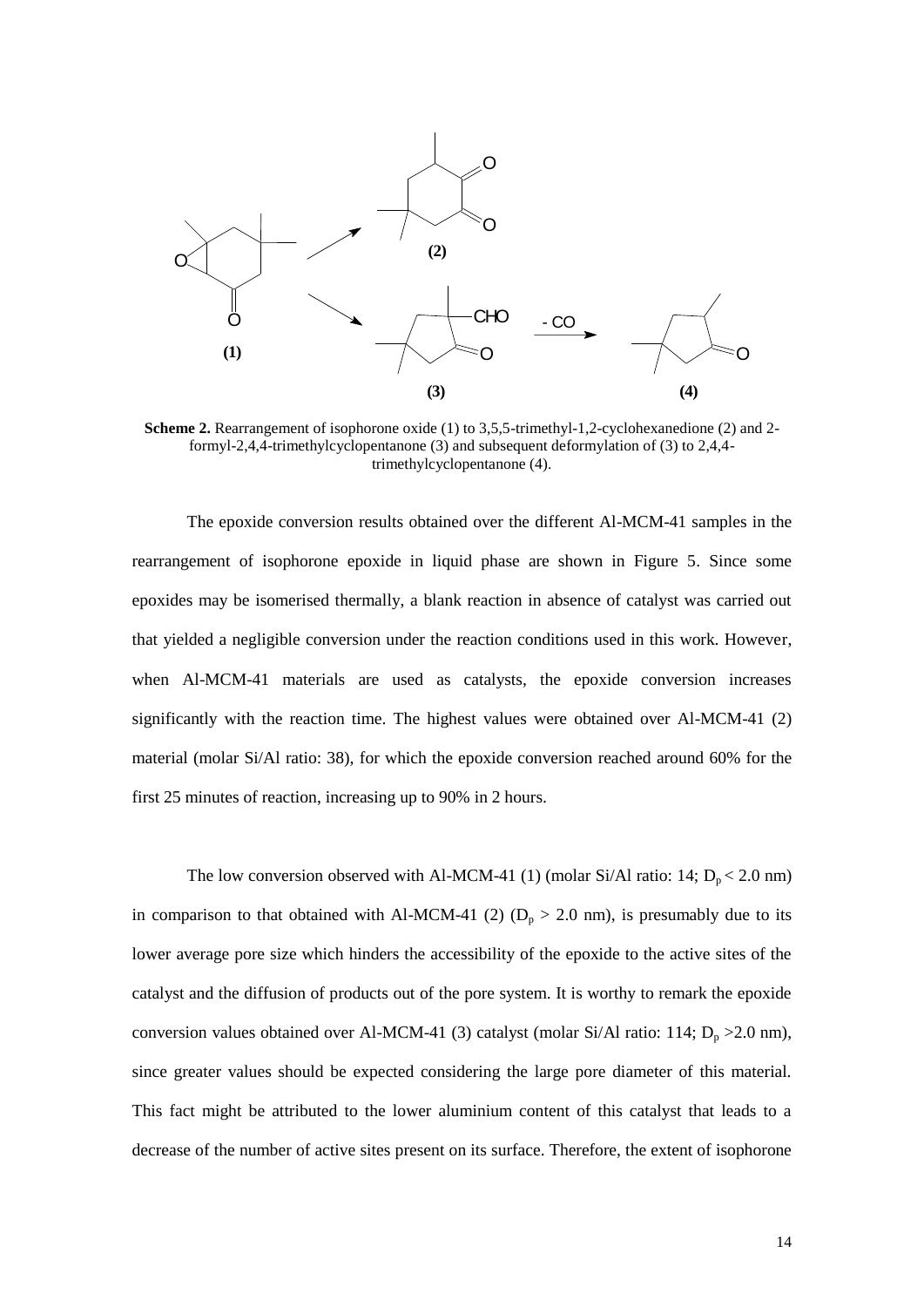oxide rearrangement reaction seems to be clearly influenced by textural properties, as well as by the number of acid sites present in Al-MCM-41 materials used as catalysts. In this sense, a Si/Al molar ratio of ca. 40 can be considered optimal aluminium content of the Al-MCM-41 catalyst which allows a right combination of pore size and acid site concentration to be attained.

For all the samples, it is clear a second reaction stage after 25 minutes of reaction in which the reaction rate decreases. This fact might be attributed to the control of the reaction by the internal diffusion of reactants and products within the mesoscopic channels. Anyway the effect of deactivation of the acid sites by adsorption of organic compounds should not be discarded to explain the decrease of activity obtained in this second stage. Nevertheless, the high absolute epoxide conversion (ca. 60 %) attained for Al-MCM-41 (2) after 25 minutes of reaction might also explain the marked decrease of the activity for this catalyst as a consequence of the substrate disappearance.



**Figure 5.** Epoxide conversion vs. reaction time in the isophorone oxide rearrangement over different Al\_MCM-41at 80 ºC. (●) Al-MCM-41 (1), (■) Al-MCM-41 (2), (▲) Al-MCM-41 (3).

Figure 6 shows the molar product distribution obtained in isophorone epoxide rearrengement over Al-MCM-41 catalysts with different aluminium content. It is remarkable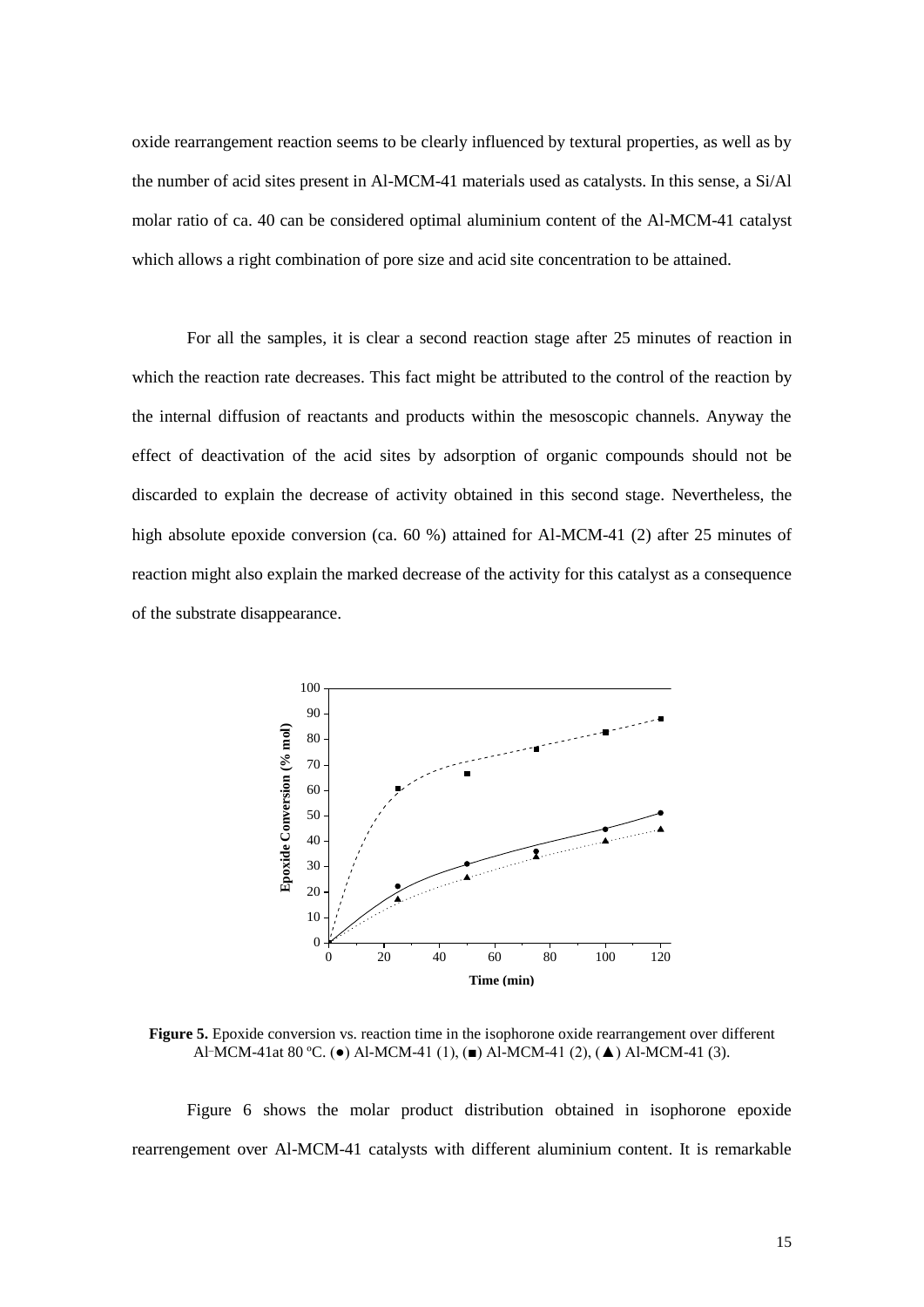that, regardless the catalysts used, the main reaction product was 2-formyl-2,4,4, trimethylcyclopentanone (3) with selectivities around 80-90%, whereas 3,5,5-trimethyl-1,2 cyclohexanedione (2) selectivities ranged from 10 to 20%. Consequently, these results indicate that the presence of an additional substituent in the β-position of cyclic  $\alpha$ ,β-epoxy ketones, such as isophorone oxide, when mesoporous acid materials are used as catalysts, favours the acyl migration resulting in ring contraction and therefore in the formation of the aldehyde over hydrogen migration leading to the α-diketone. Besides, Al-MCM-41 materials hinder the deformylation of 2-formyl-2,4,4,-trimethylcyclopentanone (3), since 2,4,4, trimethylcyclopentanone (4) selectivities are almost negligible.

Although conversion was found to be dependent on the Si/Al ratio of Al-MCM-41 materials, reaction products selectivities hardly vary with the aluminium content of the catalysts or with the reaction time. As it can be seen in Figure 6, the selectivities towards the three reaction products detected were similar over the three Al-MCM-41 catalysts tested and varied slightly with the course of the reaction. In this way, selectivities towards 3,5,5-trimethyl-1,2 cyclohexanedione (2), 2-formyl-2,4,4-trimethylcyclopentanone (3) and 2,4,4 trimethylcyclopentanone (4) were set around 16%, 80% and 4%, respectively.

In conclusion, liquid phase isophorone oxide rearrangement over Al-MCM-41 type mesostructured materials leads to high yields (up to 80%) towards keto aldehyde (3) after 2 h of reaction, together with a low formation of the  $\alpha$ - diketone (2) and negligible selectivities towards the decarbonylation product (4). Considering epoxide conversion, the best catalytic performance is obtained over Al-MCM-41 material with a molar Si/Al ratio of ca. 40. This catalyst combines appropriate pore size and amount of acid sites yielding a 90% epoxide conversion and aldehyde selectivity of ca. 80 % after 2 h of reaction.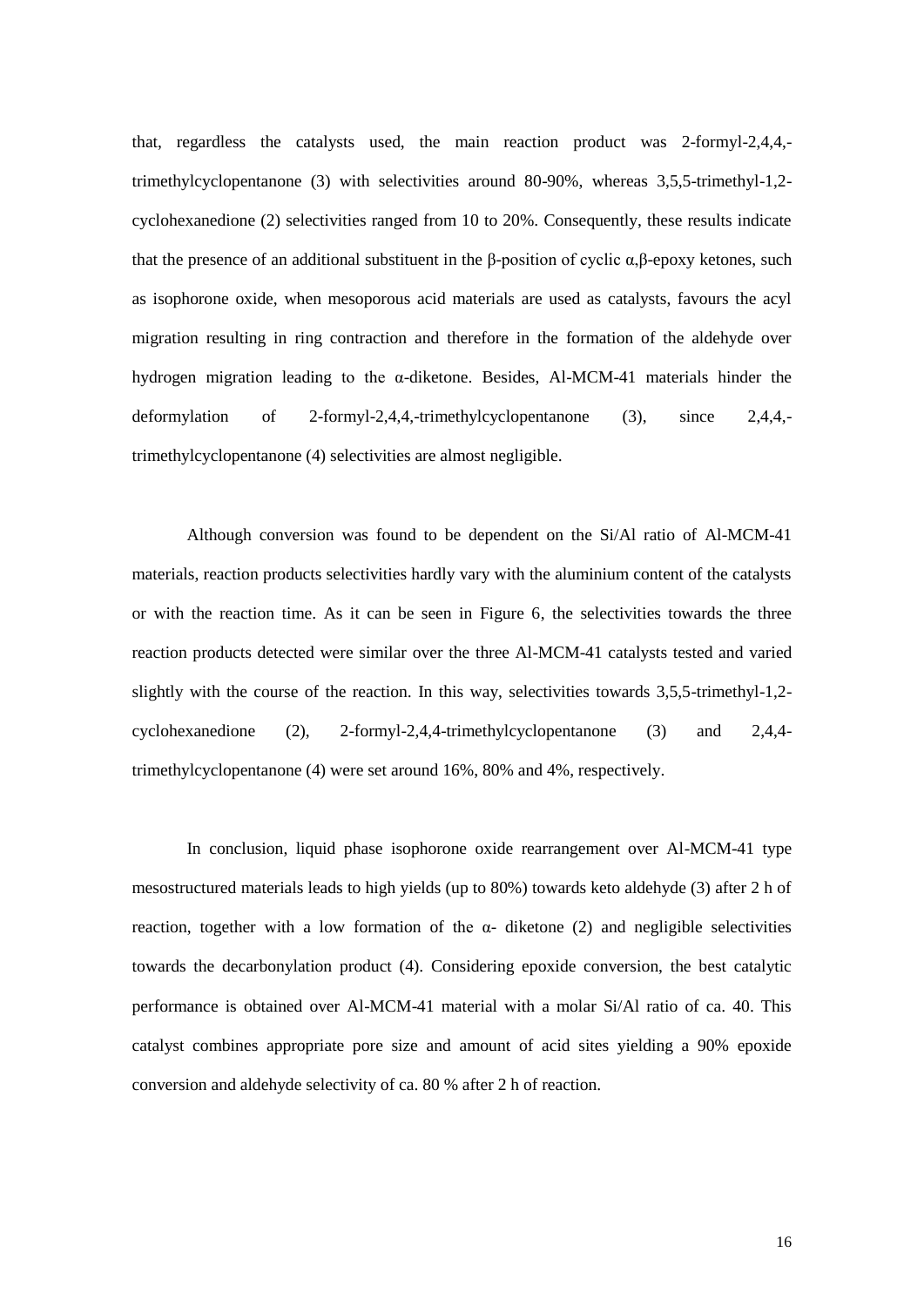

**Figure 6.** Molar product distribution obtained in isophorone epoxide rearrangement over Al-MCM-41 type mesostructured materials at 80 ºC: (a) Al-MCM-41 (1), (b) Al-MCM-41 (2), (c) Al-MCM-41 (3).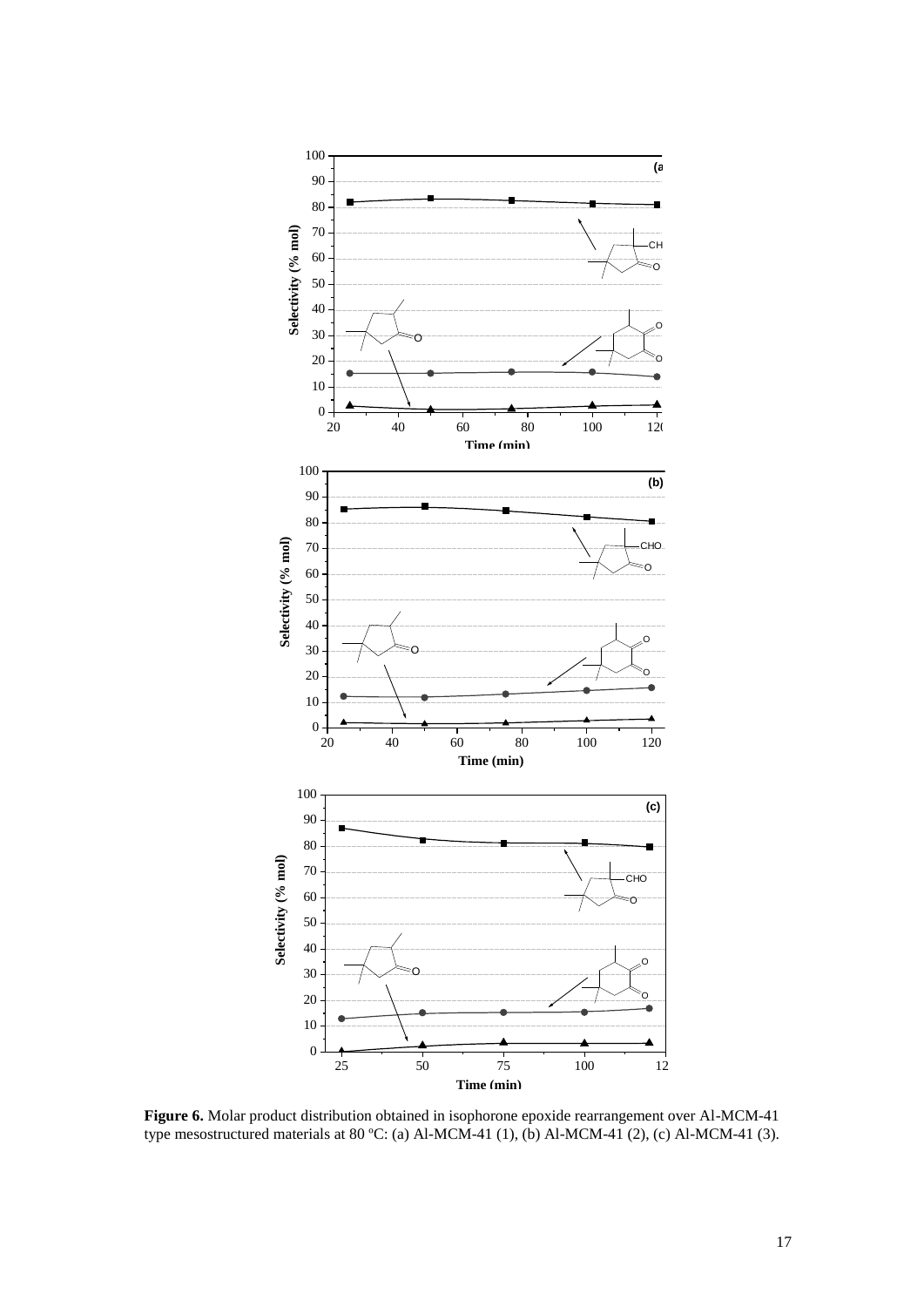In order to study the influence of temperature over the extent of the reaction, isophorone oxide rearrangement was studied over the Al-MCM- 41 (2) catalyst at 60, 80 and 100ºC (Table 2). The reaction time was 25 min with the purpose of obtaining comparative epoxide conversions. The main product was 2-formyl-2,4,4-trimethylcyclopentanone (3) with selectivities around 80% regardless of temperature, although the results in Table 2 show that the deformylation process seems to be slightly favoured with the temperature increase. As expected, the conversion is enhanced with the increase of the temperature. It is remarkable that isophorone epoxide conversion at 100ºC over Al-MCM-41 materials reaches values close to 100% for a reaction time of just 25 min with high aldehyde selectivity.

| <b>Temperature</b><br>$({}^oC)$ | <b>Conversion</b> <sup>a</sup><br>$(\%)$ | Selectivity $(\%)^a$ |      |     |
|---------------------------------|------------------------------------------|----------------------|------|-----|
|                                 |                                          | .O                   | CHO  |     |
|                                 |                                          | (2)                  | (3)  | (4) |
| 60                              | 29.6                                     | 18.9                 | 79.1 | 2.0 |
| 80                              | 60.9                                     | 12.4                 | 85.4 | 2.2 |
| 100                             | 87.9                                     | 14.1                 | 77.5 | 8.4 |

**Table 2.** Effect of reaction temperature on isophorone epoxide rearrangement over Al-MCM-41 (2).

 $a$ Reaction time = 25 min.

Finally, the results obtained in the present work have been compared with those published by Hoelderich et al. [26] in the liquid phase isophorone oxide rearrangement over zeolitic materials (see Table 3). Most of zeolites tested yielded complete conversion at 110 ºC, although with long reaction times (6 h). The activity of ZSM-5 and Ferrierite is probably related to the acid sites located in the outer surface of the zeolite crystals. Indeed, the external acid sites may probably influence the activity showed by all the zeolites tested.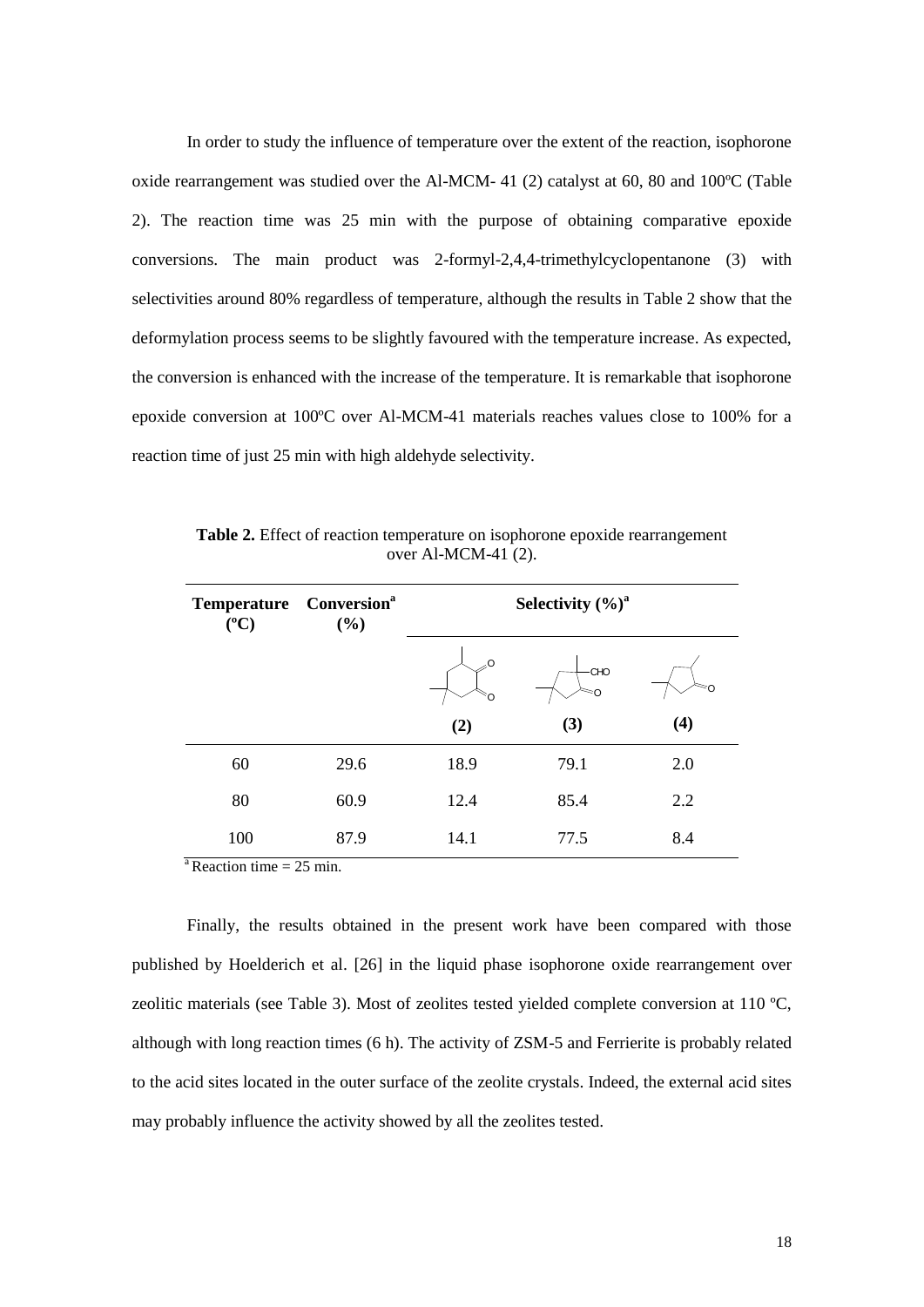| Catalyst        | Conversion $(\% )$ | Selectivity $(\% )$ |     |                |
|-----------------|--------------------|---------------------|-----|----------------|
|                 |                    | $\sim$              | CHO |                |
|                 |                    | (2)                 | (3) | (4)            |
| ZSM-5 (28)      | 88                 | 14                  | 68  | $\mathbf{1}$   |
| $ZSM-5(60)$     | 95                 | 15                  | 68  | $\overline{0}$ |
| Al-BEA $(25)$   | 100                | 13                  | 68  | 14             |
| <b>USY (70)</b> | 96                 | 12                  | 73  | $\overline{0}$ |
| <b>USY</b> (96) | 100                | 11                  | 74  | 1              |
| Ferrierite (18) | 100                | 12                  | 81  | 0              |

**Table 3.** Liquid phase rearrangement of isophorone oxide over zeolites (data adapted from reference  $[26]$ <sup>a</sup>.

<sup>a</sup> Reaction conditions:  $t = 6$  h;  $T = 110$ °C; solvent: toluene; loading: 10 g isophorone oxide/g catalyst; the numbers in parentheses correspond to the  $SiO<sub>2</sub>/Al<sub>2</sub>O<sub>3</sub>$  ratios.

Although, the previous results show that zeolites catalyse efficiently the rearrangement of isophorone oxide to 2-formyl-2,4,4-trimethylcyclopentanone, it is worthy to compare them with the catalytic results obtained in this work using Al-MCM-41 materials as catalysts. Molar product distribution obtained over Al-MCM-41 (2) catalyst at different temperatures (see Table 2) show that Al-containing mesostructured materials yield high selectivities to the valuable product keto aldehyde (3), with values even higher to those obtained over ferrierite and USY zeolites. Moreover, Al-MCM-41 materials present much higher activities since they yield isophorone epoxide conversion close to 100% under reaction conditions similar to those used with zeolites (100°C; solvent: toluene; 12.5 g isophorone oxide/g catalyst), but with very short reaction times (25 minutes). These results can be assigned to the larger pores of mesostructured materials that avoid the diffusional problems present in zeolitic catalysts.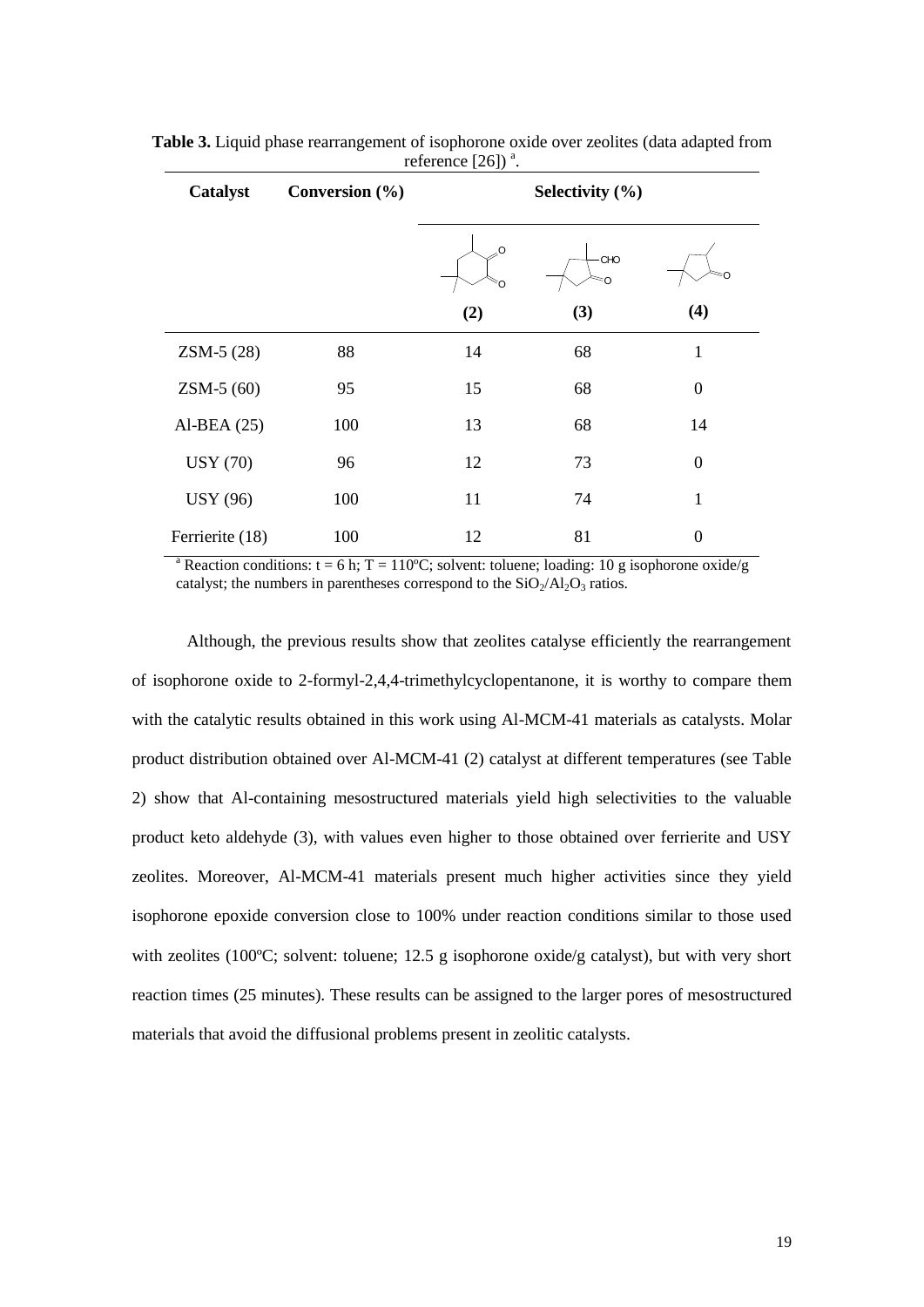## **Conclusions**

Al-MCM-41 materials effectively catalyze isomerization of isophorone oxide towards 2-formyl-2,4,4-trimethylcyclopentanone which is an useful compound for the synthesis of perfumes and synthetic flavours. The epoxide conversion is directly related with the pore size and amount of acid sites of Al-MCM-41 catalysts. A Si/Al molar ratio of ca. 40 is an optimal value, which combines an appropriate number of acid sites and pore diameter. For all the catalysts, selectivity towards the aldehyde decreases slightly with the reaction time, with values of ca. 80 % being obtained after 2 hours of reaction. The temperature affects the epoxide conversion but it does not modify significantly the product distribution. The aluminiumcontaining mesostructured catalysts display a high activity and selectivities toward the aldehyde isomer as compared with zeolitic materials.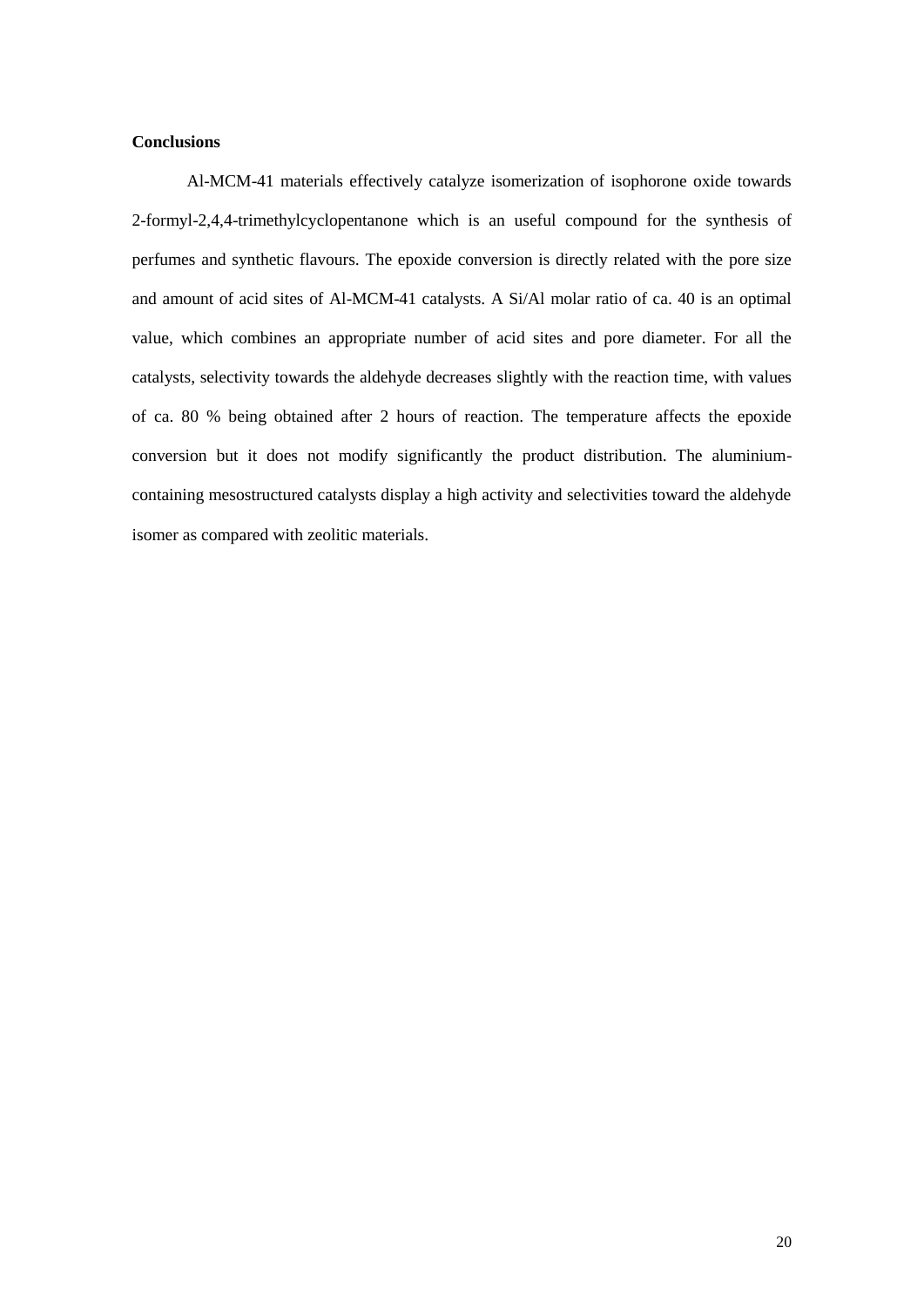#### **References**

- 1. J. Marc, Advanced Organic Chemistry, John Wiley & Sons, New York, 1985.
- 2. K. Arata, K. Tanabe, Bull. Chem. Soc. Jpn. 53 (3) (1980) 299.
- 3. J. G. Buchanan and H. Z. Sable, Selective Organic Transformations, John Wiley & Sons, New York, 1972.
- 4. W.F. Hölderich, H. van Bekkum, Stud. Surf. Sci. Catal., 137 (2001) 821.
- 5. W.F. Hölderich in: R. A. Sheldon, H. van Bekkum (Eds.), Fine Chemicals through Heterogeneous Catalysis, Wiley/VCH, Weinheim, 2001, p. 217.
- 6. T-L Ho, S-H Liu, Synth. Commun. 13 (1983) 685.
- 7. M. Asaoka, S. Hayashibe, S. Sonoda, H. Takei, Tetrahedron 47 (1991) 6967.
- 8. H. O. House, J. Am. Chem. Soc. 76 (1954) 1235; H. O. House, R. L. Wasson, J. Am. Chem. Soc. 78 (1956) 4394; H. O. House, R. L. Wasson, J. Am. Chem. Soc. 79 (1957) 1488; H. O. House, G. D. Ryerson, J. Am. Chem. Soc. 83 (1961) 979.
- 9. H. O. House, D. J. Reif, R. L. Wasson, J. Am. Chem. Soc. 79 (1957) 2940.
- 10. R. D. Bach, M. W. Tubergen, R. C. Klix, Tetrahedron Lett. 27 (1986) 3565.
- 11. T. B. Rao, J. M. Rao, Synth. Commun. 23 (1993) 1527.
- 12. C. Meyer, W. Laufer, W. F. Hölderich, Catal. Lett. 53 (1998) 131.
- 13. J. A. Elings, H. E. B. Lempers, R. A. Sheldon, Stud. Surf. Sci. Catal. 105 (1997) 1165; J. A. Elings, H. E. B. Lempers, R. A. Sheldon, Eur. J. Org. Chem. (2000) 1905.
- 14. C. T. Kresge, M. E. Leonowicz, W. J. Roth, J. C. Vartuli and J.S. Beck, Nature 359 (1992) 710.
- 15. A. Corma, A. Martínez, V. Martínez-Soria, J. B. Montón, J. Catal*.* 153 (1995) 25.
- 16. D. P. Serrano, J. Aguado, J. L. Sotelo, R. van Grieken, J. M. Escola, and J. M. Menéndez, Stud. Surf. Sci. Catal. 117 (1998) 437.
- 17. C. Ngamcharussrivichai, P. Wu, T. Tatsumi, J. Catal. 227 (2004) 448.